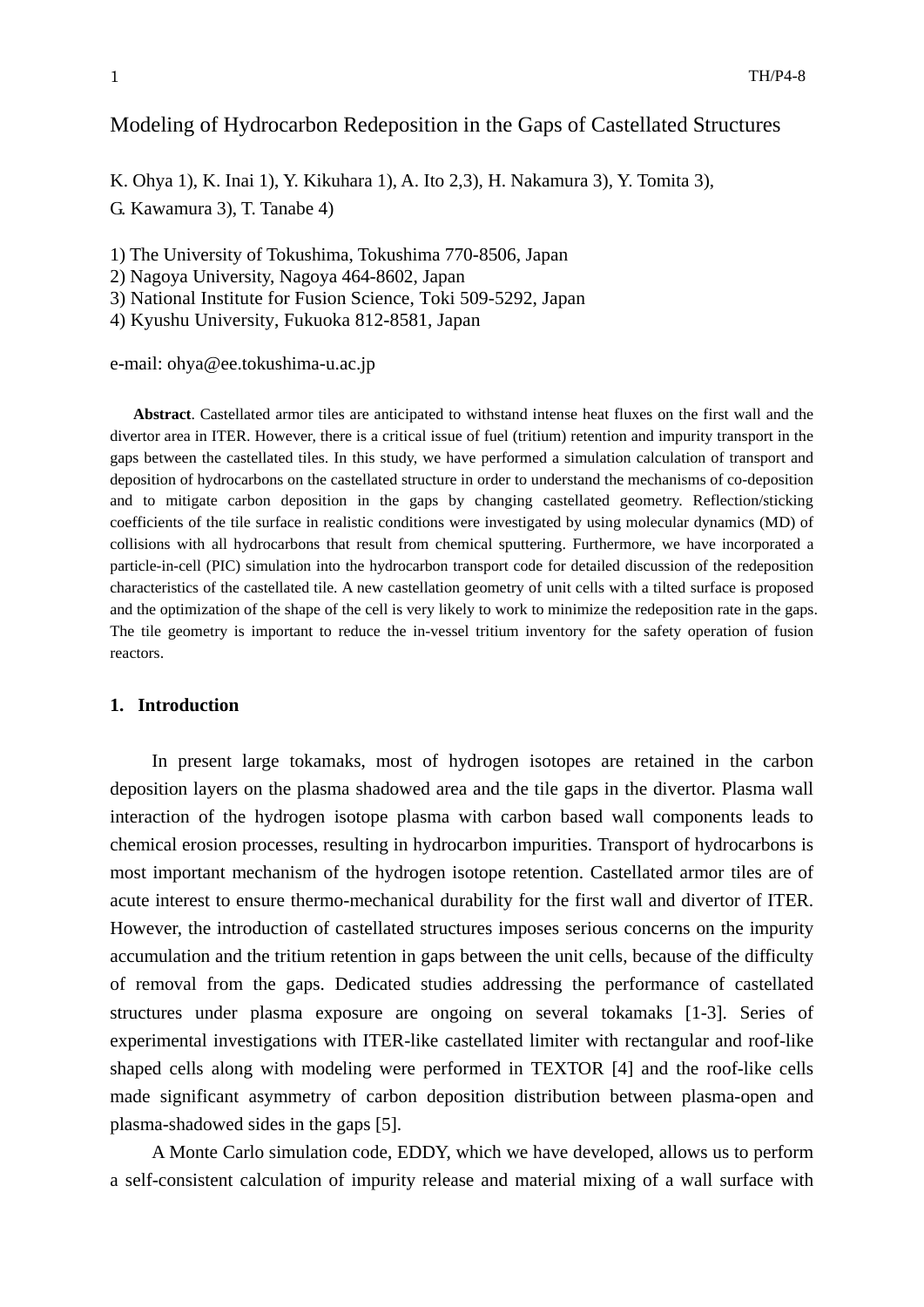transport of released atomic and hydrocarbon impurities in the plasma [6]. Recent EDDY calculation of erosion and deposition in the gaps reproduced the asymmetric distribution on the roof-like cells [7]. Furthermore, the small tilt  $(\sim a$  few degrees) of the cells against the toroidal direction minimized the amount of redeposition in the gaps and a new castellation geometry with the cells tilted against both poloidal and toroidal directions were proposed. However, the plasma profile in the vicinity of the surface is affected by the gap structure and by the angle of the magnetic field against the cell surface. In this study, we have incorporated a particle-in-cell (PIC) simulation into the EDDY code calculation for detailed discussion of the redeposition characteristics of the gaps in the castellated tile.

The hydrocarbons released due to chemical sputtering of the carbon walls are dissociated into different neutral and ionized products in the plasma and the particles returning to the surface can stick (redeposit) or move back (reflect) into the plasma. The surface reaction is one of critical mechanisms for long-distance transport of the carbon/hydrocarbon impurities in the present large tokamaks. In this study, a classical molecular dynamics (MD) simulation is applied to evaluate the hydrocarbon interaction with the surface in fusion-relevant conditions, and the calculated reflection/sticking coefficients and the distribution of reflected species are used for simulation of hydrocarbon transport and its redeposition on the castellated surfaces.

## **2. Monte Carlo (MC) Simulation of Hydrocarbon Transport in Plasmas**

Figure 1 show a schematic view of the castellated tile with the cells tilted against both toroidal and poloidal directions, along with the conventional configuration (Fig. 1(a)). In order to hide both of the toroidal and poloidal gaps from direct access of the plasma, the gaps are rotated by  $45^\circ$  against the magnetic field lines. A homogeneous plasma with constant plasma temperature and the density contacts the top surface of the tile; the ion and electron temperatures are assumed to be equal to each other. The rectangular volume above a cell (including gaps) is the simulation volume, the sides of which have periodic boundary conditions. The thickness of the plasma is 10 cm. Hydrocarbons, such as methane  $(CH_4)$  and ethane  $(C_2H_6)$ , with a Maxwllian velocity distribution corresponding to a temperature of 0.1 eV are generated randomly from plasma-open areas of the top surface. The angle of magnetic field lines against the surface of the conventional structure is  $5^\circ$  and the magnetic field strength is 5 T. The released hydrocarbons experience complex collision reactions in the plasma distributed on the tile surface and in the gaps, the density and potential distributions of which are calculated by using a PIC code (see the next section). The electron-impact ionization and dissociation, dissociative recombination of ionized hydrocarbons, and charge exchange by hydrogen ions, including the dissociation, are followed using atomic data package from Janev/Reiter [8]. When a particle produced by the reaction is charged, as described in [9], it gyrates in the magnetic field and experiences friction force parallel to the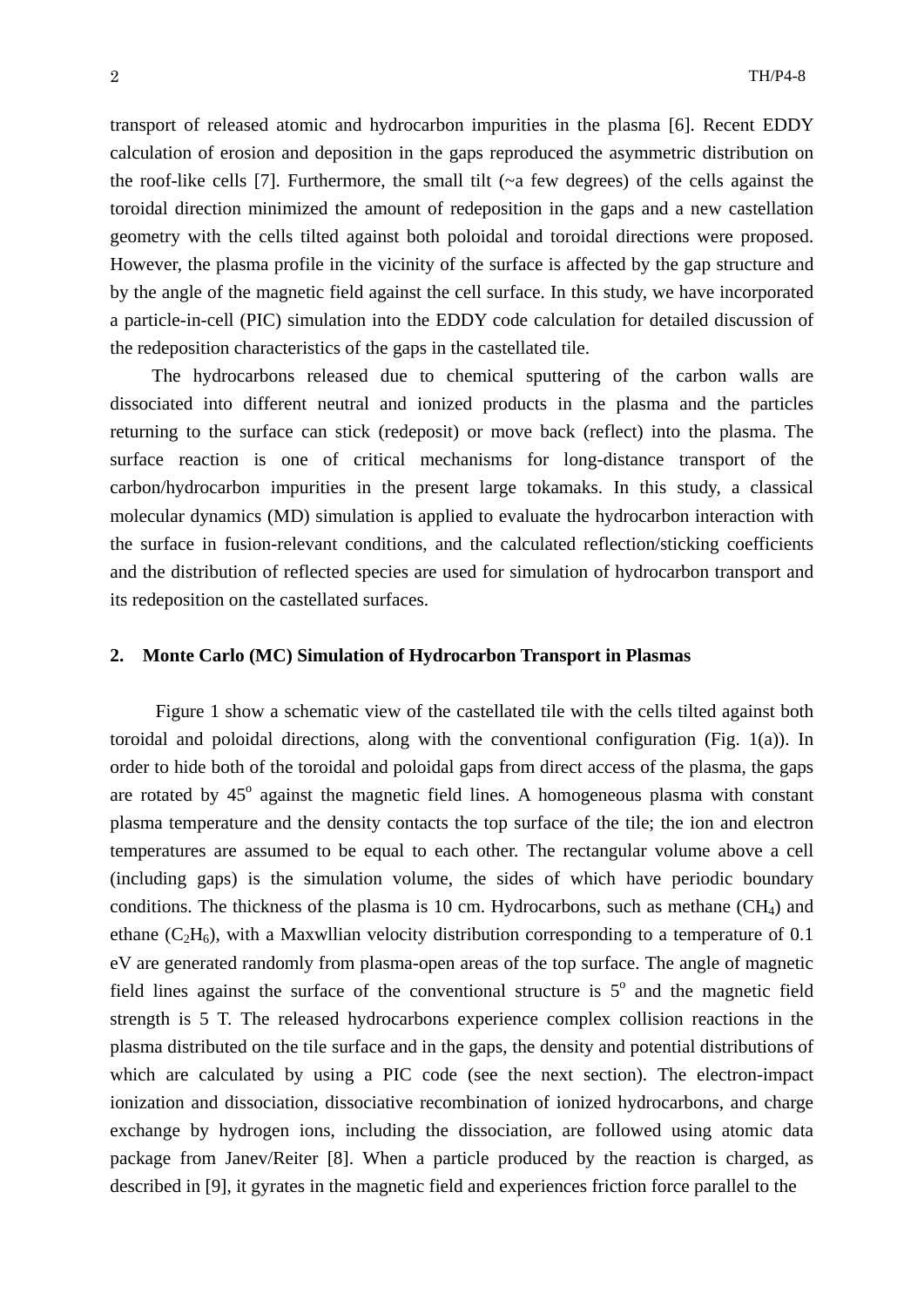

*FIG. 1. (a) Schematic view of the configuration of the castellated tiles and (b) a castellated tile with the cells tilted against both toroidal and poloidal directions.* 

magnetic field lines, cross-field diffusion, acceleration by the electric field in the plasma sheath. In the simulation volume, constant plasma temperature is assumed so that thermal gradient force is not taken into account. The particles returning to the surface can either stick (redeposit) or move back (reflect) into the plasma as different types of hydrocarbons, according to the emission probability for each hydrocarbon calculated by using a MD code described later.

# **3. Particle-In-Cell (PIC) Plasma Simulation in Gaps and Simple Model for Plasma Sheath on Tilted Surface and in the Gaps**

In order to simulate the magnetic presheath and Debye sheath formed at the boundary between a scrape-off layer (SOL) plasma and a wall surface, we have developed a two dimensional kinetic code with three dimensions in velocity space. Furthermore, since the magnetic field lines are inclined against the surface normal, the gyro-motion of the ions is taken into account. Fully ionized magnetized plasma with one species of singly charged ions bombards a perfectly absorbing and electrically floating wall. The electric field at the surface is determined by the charge density on the surface. The PIC code is based on the integrations of the equation of motion and of Poisson's equation to obtain the self-consistent electric field that accelerates the ions. For the ions, we use half-Maxwellian with velocity cut-off only in the direction of magnetic field that satisfies the generalized Bohm criterion at the electrostatic sheath entrance, whereas the electrons are assumed to be Maxwellian. The effective temperature of ion is varied with the cut-off velocity,  $v_{ci} = 0.6 \times \sqrt{T_i/m_i}$  [10].

Since the PIC simulation is very time consuming to evaluate the sheath structure on all of the shaped surfaces of the castellated tile, the sheath on the tilted surfaces between the gaps is simplified by an analytical sheath model. For this purpose, the Brooks model [11] is used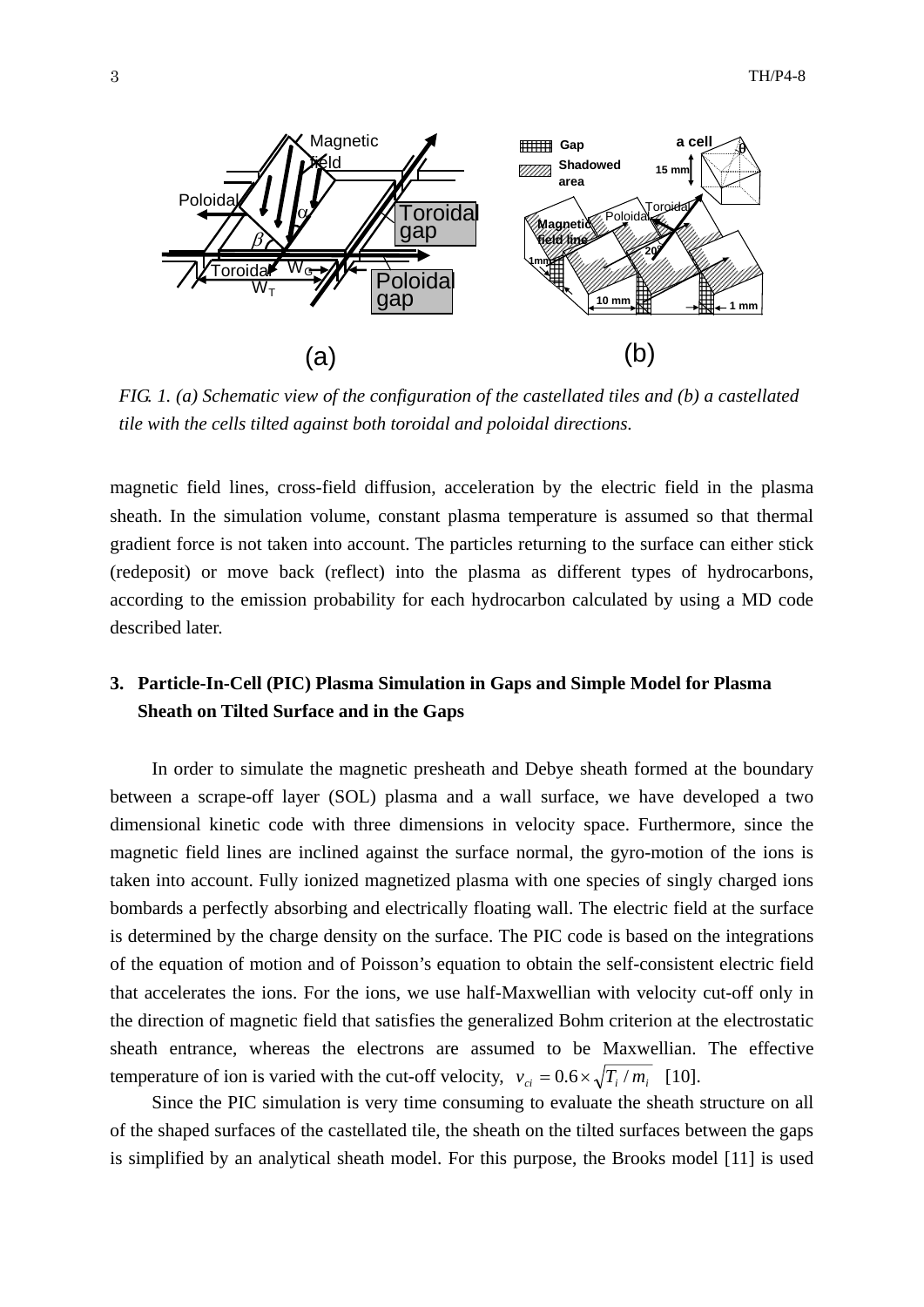with following modification:  $\phi(r) = \phi_0 \exp[-l/\lambda]$ , where  $\lambda = \delta_1 \sin \beta \lambda_L + \delta_2 (1 - \sin \beta) \lambda_D$  and  $\phi_0$ =-3k<sub>B</sub>T<sub>e</sub>.  $\beta$  is the angle of the magnetic field line from the surface normal,  $\lambda_L$  is gyro-radius of the plasma ion,  $\lambda_D$  is the Debye length,  $\delta_1$  and  $\delta_2$  are the arbitrary constants, and *l* is the distance from the surface. The decay of the plasma density is assumed to be dependent on the sheath potential according to the Boltzmann relation.

#### **4. Molecular Dynamics (MD) Simulation of Collisions of Hydrocarbons with Surfaces**

Not only the reflection coefficients or sticking coefficients of plasma facing walls but also emission species of hydrocarbons are calculated according to a classical MD scheme. We also prepared fusion-relevant C and W surfaces, including hydrogenated amorphous carbon and and W-C mixed surfaces by the MD code. We used the interaction potential based on analytic bond-order scheme, which was developed for the ternary system W-C-H by Juslin et al. [12]. Atomistic trajectories in a temperature-controlled simulation cell are followed using a variable-time-step velocity Verlet algorithm [13]. The temperature control of the material used a Langevin thermostat with a time constant of 0.1 ps at a temperature of 300 K, in order to dissipate the excess heat between impacts. The atoms of the bottom surface are held fixed, which prevents the entire substrate from moving downward when bombarded by energetic atoms. The top surface is free, and the sides of the cell have periodic boundary conditions.

As found in the present fusion devices, the wall surface that is bombarded is not static, but is modified by the plasma injection. When a W surface is bombarded by C ions with the energies of several tens of eV or more, the surface is eroded but some C ions are implanted in the surface layer of W. In order to prepare a W-C mixed layer, a W crystalline cell comprised 10 x 10 x 20 unit cell was bombarded by 100 eV C ions with the fluence of  $5x10^{16}$  cm<sup>-2</sup> along [001]. Since the bombardment by low-energy (10eV) C ions with the fluence of  $5x10^{16}$  cm<sup>-2</sup> results in the formation of amorphized C layer on W, the hydrogen uptake in the amorphous C was followed by simultaneous bombardment with 0.025 eV C and 0.1 eV-30 eV H with the total fluence of  $2x10^{16}$  cm<sup>-2</sup>; where the hydrogen concentration in the layer is varied with the impact energy of H.

Since the impact position and molecule direction of an incident particle clearly influence whether it reflects from or sticks on the surface, 100 particles for each hydrocarbon, i.e.  $CH<sub>x</sub>$  $(x=0-4)$  and  $C_2H_x$   $(x=0-6)$ , with random direction are landed at random position of the top surface. The incident angle is  $45^\circ$  against the surface normal.

### **5. Hydrocarbon Reflection and Sticking on Fusion-Relevant Surfaces**

The calculated reflection coefficients for different hydrocarbons and different surface conditions are summarized in Fig. 2. Due to the break-up of incident hydrocarbons, many different dissociation products are released from the surfaces, however, all species of  $CH<sub>x</sub>$  (or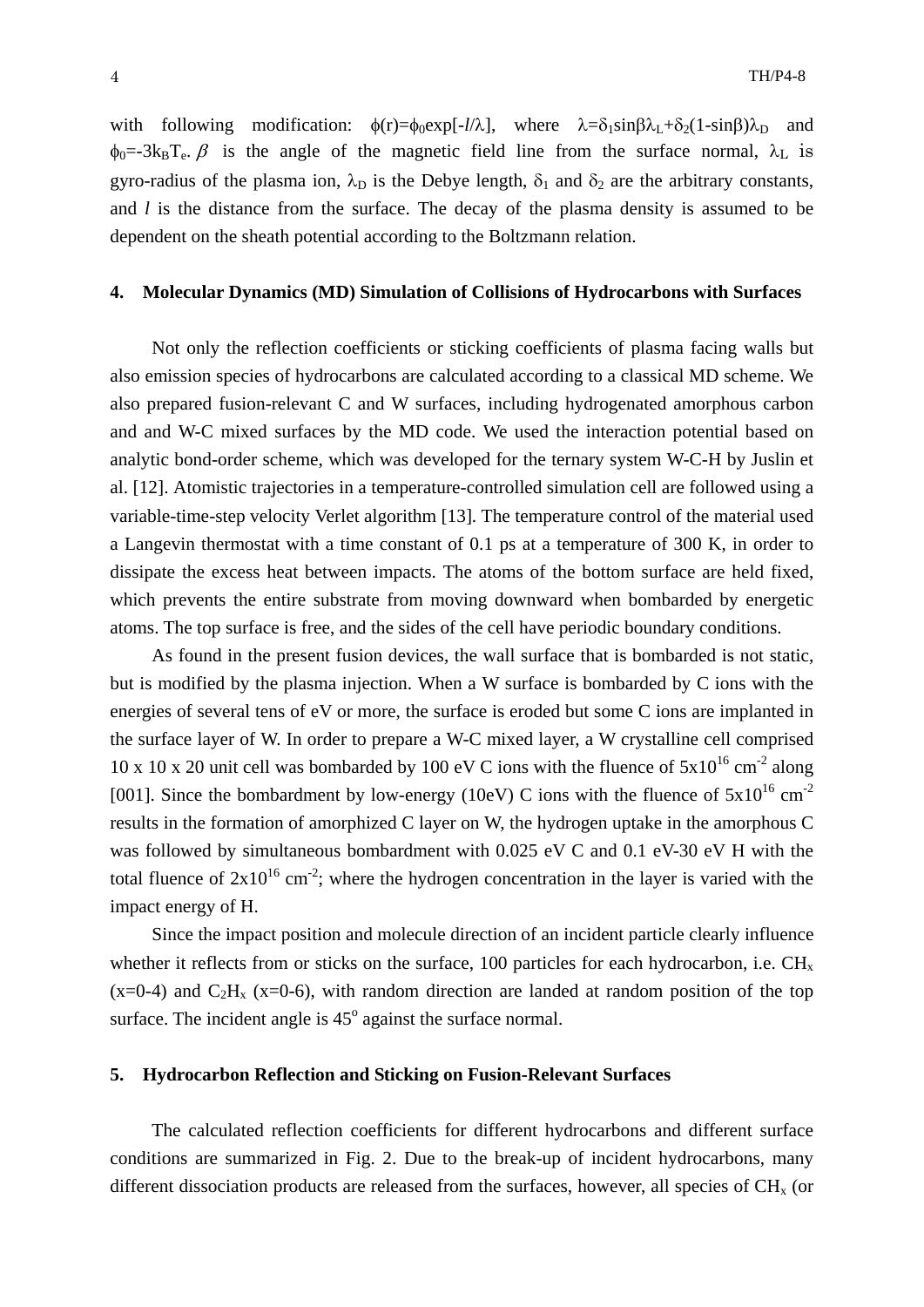$C_2H_x$ ) are summed in the figures. With increasing hydrogen content (i.e. x) of incident hydrocarbon, the reflection coefficient increases, whereas with increasing impact energy, the coefficient decreases (Figs. 2(a) and 2(b)). Heavy hydrocarbons ( $C_2H_v$ ) are reflected more due to smaller velocity in the condition of constant impact energy. On the other hand, carbon atoms and carbon molecules can easily stick hydrogenated amorphous C layer formed on the plasma facing walls. Mixed amorphous layers formed due to the erosion and redeposition process in the present devices, such as amorphous C and W-C mixed layers, decrease the reflection coefficient of C and W crystalline surfaces (Fig. 2(c)). Furthermore, hydrogen uptake in amorphous C decreases the coefficient more. Figure 2(d) demonstrates that the emission probability of CH<sub>x</sub> (x=0-4) for the incidence of CH<sub>4</sub> is enhanced with increasing areal density of hydrogen in amorphous C. In this study, the hydrogen density was changed due to the change in the impact energy of hydrogen in preparation of the starting surface (see the insets of the figure).



*FIG. 2. Reflection coefficients of hydrogenated amorphous carbon for (a)*  $CH<sub>x</sub>$  *(x=0-4) and (b)*  $C_2H_x(x=0-6)$ *, and reflection coefficients of (c) different material surfaces for CH<sub>4</sub>, and (d) hydrogenated amorphous carbon layer as a function of the amount of hydrogen in the layer.*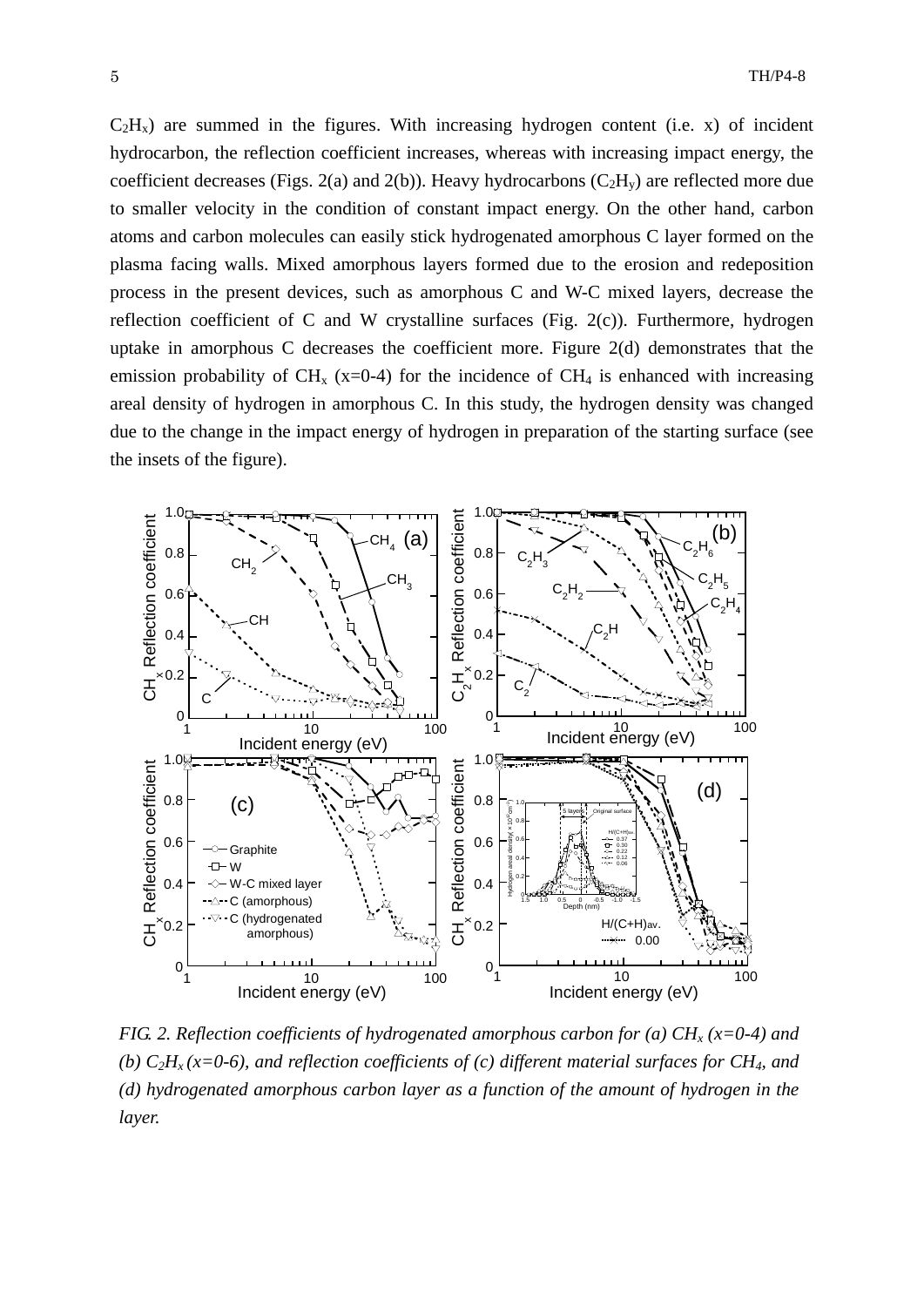

*different angles of magnetic field lines with respect to the surface normal.* 

*of the toroidal gap with different widths as a function of the distance from the top edge of the conventional castellated tile.* 

## **6. Influence of Plasma and Sheath in Gaps on Hydrocarbon Redeposition**

The sheath potential distribution on a flat surface is shown in Fig. 3, for different magnetic angles at the plasma electron temperature of 10 eV and the density of  $10^{18}$  m<sup>-3</sup>, and the magnetic field strength is 5 T. When the magnetic field approaches parallel to the surface, the width of magnetic presheath becomes lager since it is roughly proportional to the gyro-radius of the thermalized ions. Although the potential distribution for the original Brooks model decays faster than for the PIC calculation at glancing angle of  $85^\circ$ , the present modification of the model results in a reasonable agreement with the PIC distribution.

The redeposition distribution of hydrocarbon on the sides of the poloidal gap on a conventional castellated tile with flat cell surface is as a function of the gap width, as shown in Fig. 4 where the plasma temperature and density are 10 eV and  $10^{18}$  m<sup>-3</sup>; B=5T. When the width of the gap is 1 mm and 0.5 mm, the redeposition can be found at the bottom of the gap, the bottom of which is 15 mm. On the other hand, a very narrow gap (0.2 mm) causes the redeposition to localize near the gap edge.

# **7. Castellation Structures with Tilted Cells for Reduction of Hydrocarbon Redeposition in Gaps**

Such calculations of the redeposition in the gap are applied to the castellated tile with cells tilted in both toroidal and poloidal directions. The typical results are shown in Fig. 5 as a function of the tilt angle for the same conditions as Fig. 4. Nevertheless, the magnetic field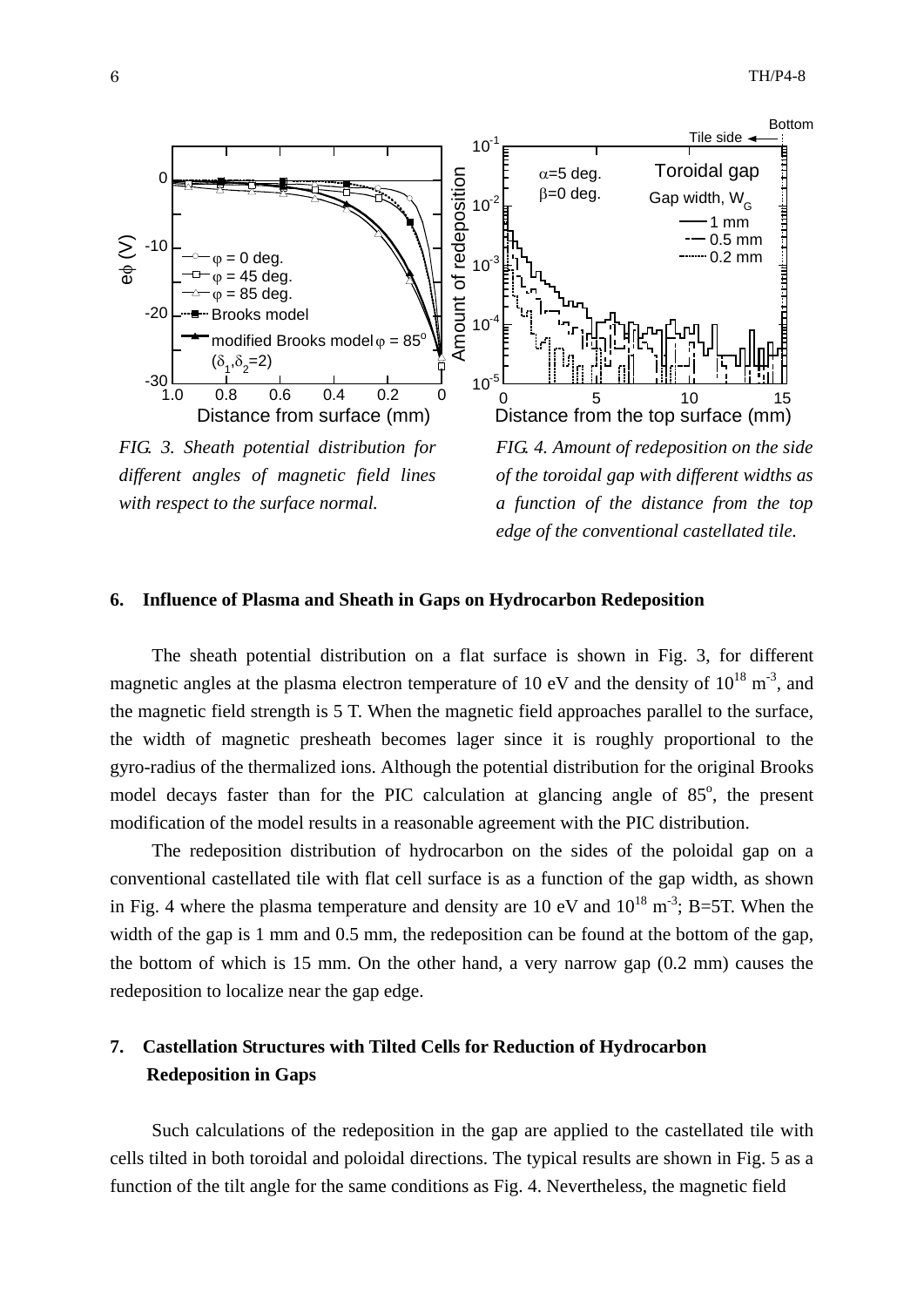

*FIG. 5. Amount of redeposition on the gap sides, the shadowed area on the top surface and the whole region, as a function of the tilt angle of the cells in the castellated tile.* 



*FIG. 6. Redeposition distribution in the poloidal gap of the caltellated tile for different tilt angles. The distance is measured from the top edge of the plasma-shadowed side towards that of the plasma-open side. The bottom of the gap is between 15 mm and 16 mm.* 

lines are inclined by 20<sup>°</sup> from the surface of the un-tilted cells  $(\theta=0^{\circ})$ . Because of small tilt of the unit cell, the amount of redeposition per launched hydrocarbon  $(CH<sub>4</sub>)$  is suppressed in the gap. This is a clear evidence that the gap in this particular geometry is hidden from direct access of launched hydrocarbons. With further increasing the tilt angle of  $\theta$ , the redeposition in the gap is hidden by the redeposition on the shadowed area of the top surface of the cell. Therefore, reduction of the areas directly exposed to plasmas with the optimization of the shape of the castellated unit cell is very likely to work to minimize the amount of redeposition in the gaps of the castellated structure, e.g., at the angle of  $\theta = 2^{\circ} \sim 3^{\circ}$ .

Figure 6 shows the redeposition distribution on the whole area in the poloidal gap with the gap width of 1 mm. The edges in the plasma-shadowed and plasma-open sides for un-tilted cells  $(\theta=0^{\degree})$  are 0 mm and 31 mm, respectively. Since the re-erosion of the redeposits is not taken into account, the amount of redeposition is larger for the plasma-open edge than for the plasma-shadowed edge. The redeposition on the plasma-open side is suppressed due to the tilt of the top surface of the cells, although for large tilt angle  $(\theta = 20^{\circ})$  the redeposition on the plasma-shadowed side is enhanced due to additional deposition of hydrocarbons reflected from the top surface of the cells.

## **8. Concluding Remarks**

For understanding the redeposition characteristics in gaps between the unit cells of